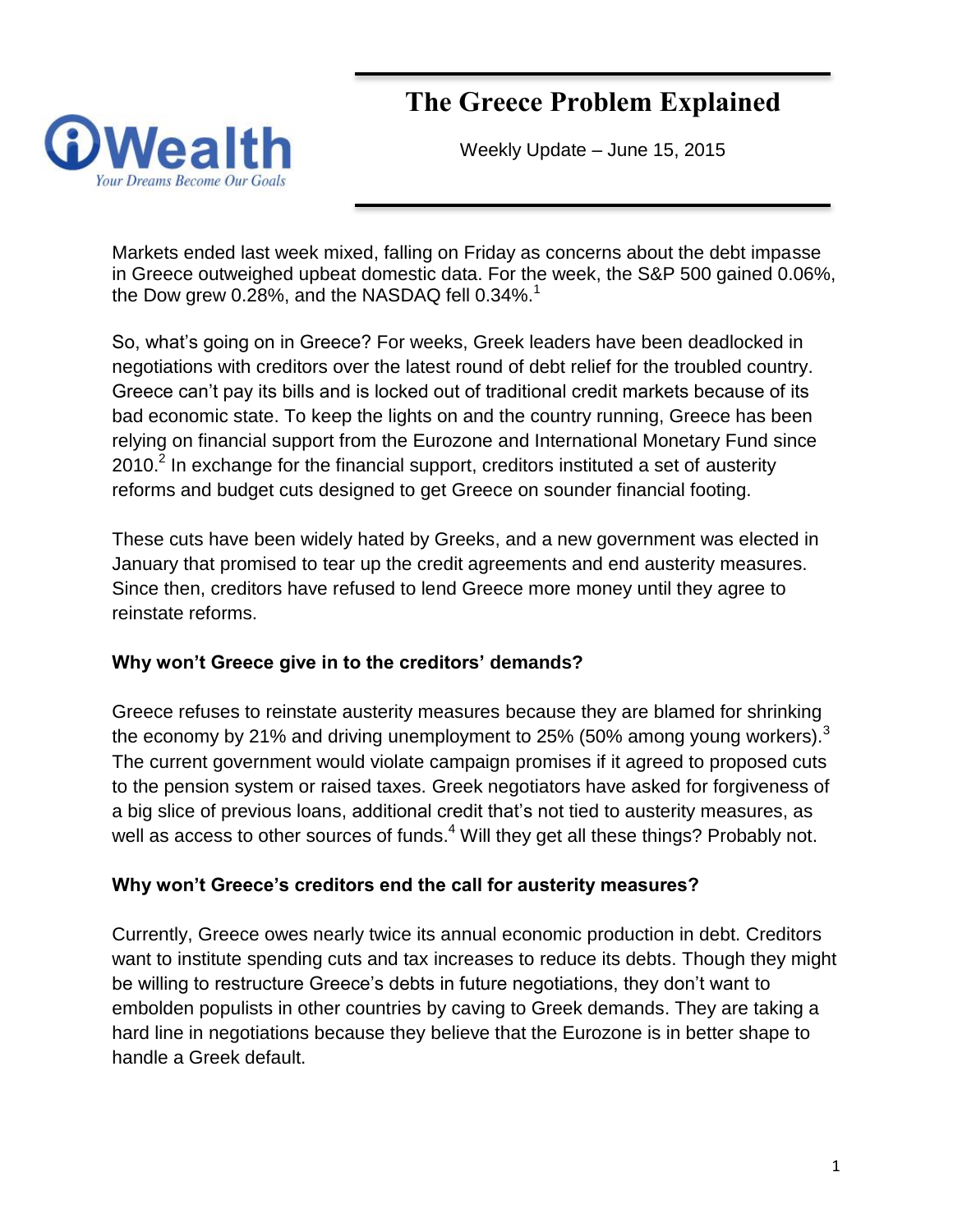# **What will happen if talks fail?**

It's hard to know for certain how this game of chicken will play out. If negotiators fail to come to an agreement by the end of the month, the credit deal will expire and Greece will default on its debts (though it may use some extension provisions to avoid a formal default).

The risk that everyone's worried about is that of a Greek exit from the Eurozone, or "Grexit." Since the European Union's inception, no country has left the currency or political union. The current situation will help define the future of the EU. Economists and EU leaders are worried about questions like:

- Can the EU survive the exit of a member country?
- Would Greece abandon the Euro but remain in the EU?
- Would a Grexit open the door for other countries to leave?

For U.S. investors, problems in Europe would be felt in U.S. exports (since Europe is a major trading partner), international exposure in portfolios, and as another factor in global economic growth. Right now, the U.S. economy appears to be doing well, so it's unlikely that economic contagion would spread. Though financial markets would likely react badly to a Grexit, we can hope that positive domestic fundamentals would bring investor sentiment back. Though we can't predict market movements, we're watching the situation closely and will let you know if we feel any prudent adjustments need to be made.

This week, investors will be closely watching the Federal Open Market Committee meeting on Tuesday and Wednesday for clues about the Fed's next steps. Realistically, Wednesday's announcement will probably reiterate the Fed's wait-and-see approach to the economy. We'll keep you updated. $5$ 

# **ECONOMIC CALENDAR:**

**Monday:** Empire State Mfg. Survey, Industrial Production, Housing Market Index **Tuesday:** Housing Starts **Wednesday:** EIA Petroleum Status Report, FOMC Meeting Announcement, FOMC Forecasts, **Fed Chair Press Conference 2:30pm ET Thursday:** Consumer Price Index, Jobless Claims, Philadelphia Fed Business Outlook Survey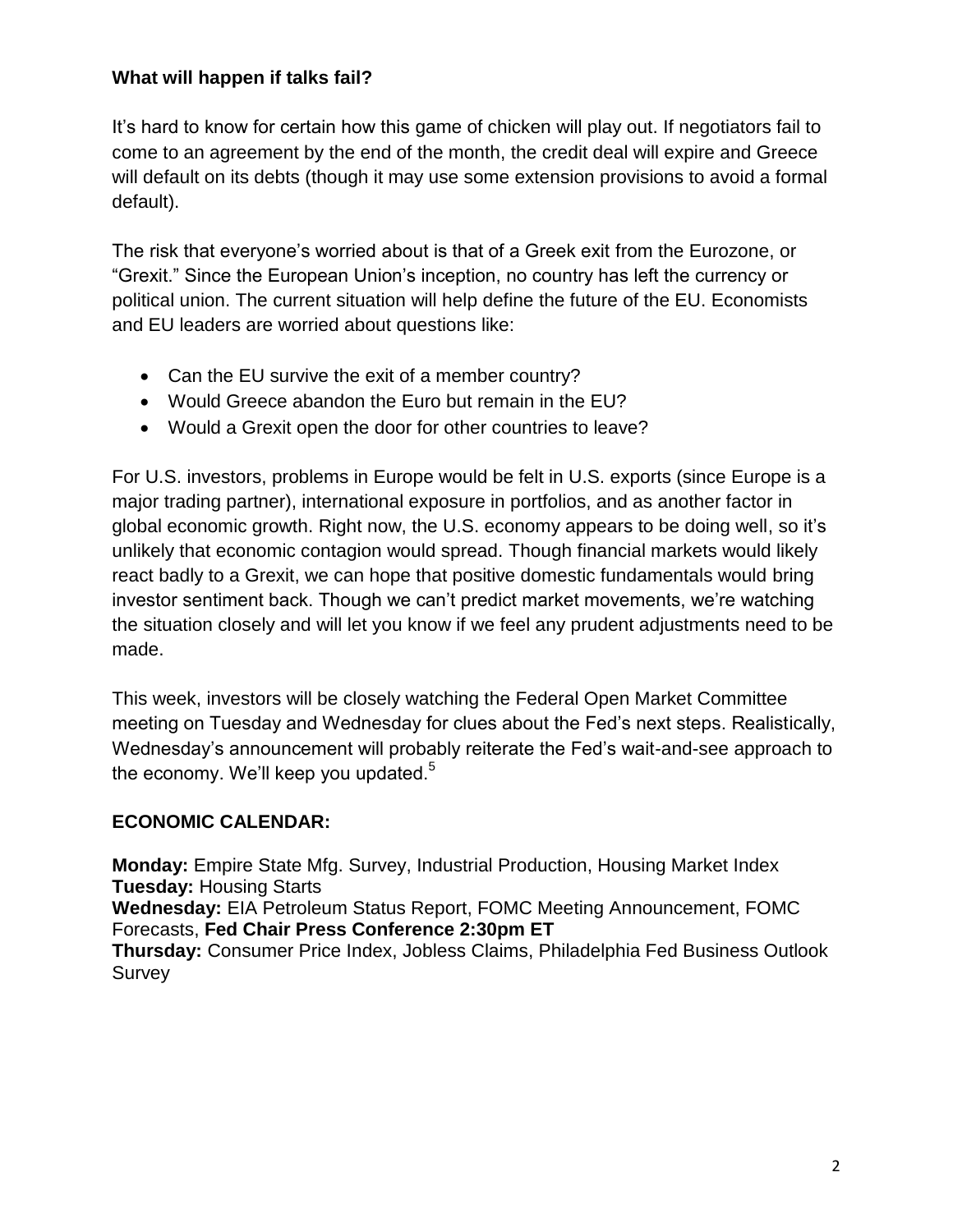| Data as of 6/12/2015             | 1-Week   | <b>Since 1/1/15</b> | 1-Year   | 5-Year | 10-Year |
|----------------------------------|----------|---------------------|----------|--------|---------|
| <b>Standard &amp; Poor's 500</b> | 0.06%    | 1.71%               | 8.50%    | 18.37% | 7.48%   |
| <b>DOW</b>                       | 0.28%    | 0.43%               | 6.96%    | 15.06% | 7.03%   |
| <b>NASDAQ</b>                    | $-0.34%$ | 6.65%               | 17.53%   | 25.03% | 14.48%  |
| <b>U.S. Corporate Bond Index</b> | $-0.05%$ | $-2.60%$            | $-1.68%$ | 1.60%  | 0.91%   |
| <b>International</b>             | 1.33%    | 6.52%               | $-4.12%$ | 6.77%  | 2.59%   |
| Data as 6/12/2015                |          |                     |          |        |         |
| <b>Treasury Yields (CMT)</b>     | 0.01%    | 0.10%               | 0.28%    | 1.75%  | 2.39%   |

Notes: All index returns exclude reinvested dividends, and the 5-year and 10-year returns are annualized. Sources: Yahoo! Finance and [Treasury.gov.](http://treasury.gov/) International performance is represented by the MSCI EAFE Index. Corporate bond performance is represented by the DJCBP. Past performance is no guarantee of future results. Indices are unmanaged and cannot be invested into directly.

# **HEADLINES:**

**Oil prices drop as Saudis get ready to produce.** International oil prices fell again Friday on supply worries after major oil producer Saudi Arabia announced a potential deal to increase supplies to India. Higher global oil inventory could reignite worries of a supply glut.<sup>6</sup>

**Consumer sentiment jumps in June.** A strengthening job market spurred American confidence in the economy, driving up a measure of consumer sentiment. This data suggests that the stage is set for stronger growth this quarter.<sup>7</sup>

**Job openings hit 14-year high in April.** The number of open positions climbed by the most since 2000, indicating that the labor market continues to gain ground.<sup>8</sup>

**Retail sales jump in May.** In another positive sign for the economy, retail sales surged by 1.2% in May as Americans increased their purchases of automobiles, furniture, and other big-ticket items.<sup>9</sup>



*"A great leader never sets himself above his followers except in carrying responsibilities."* 

*– Jules Ormont*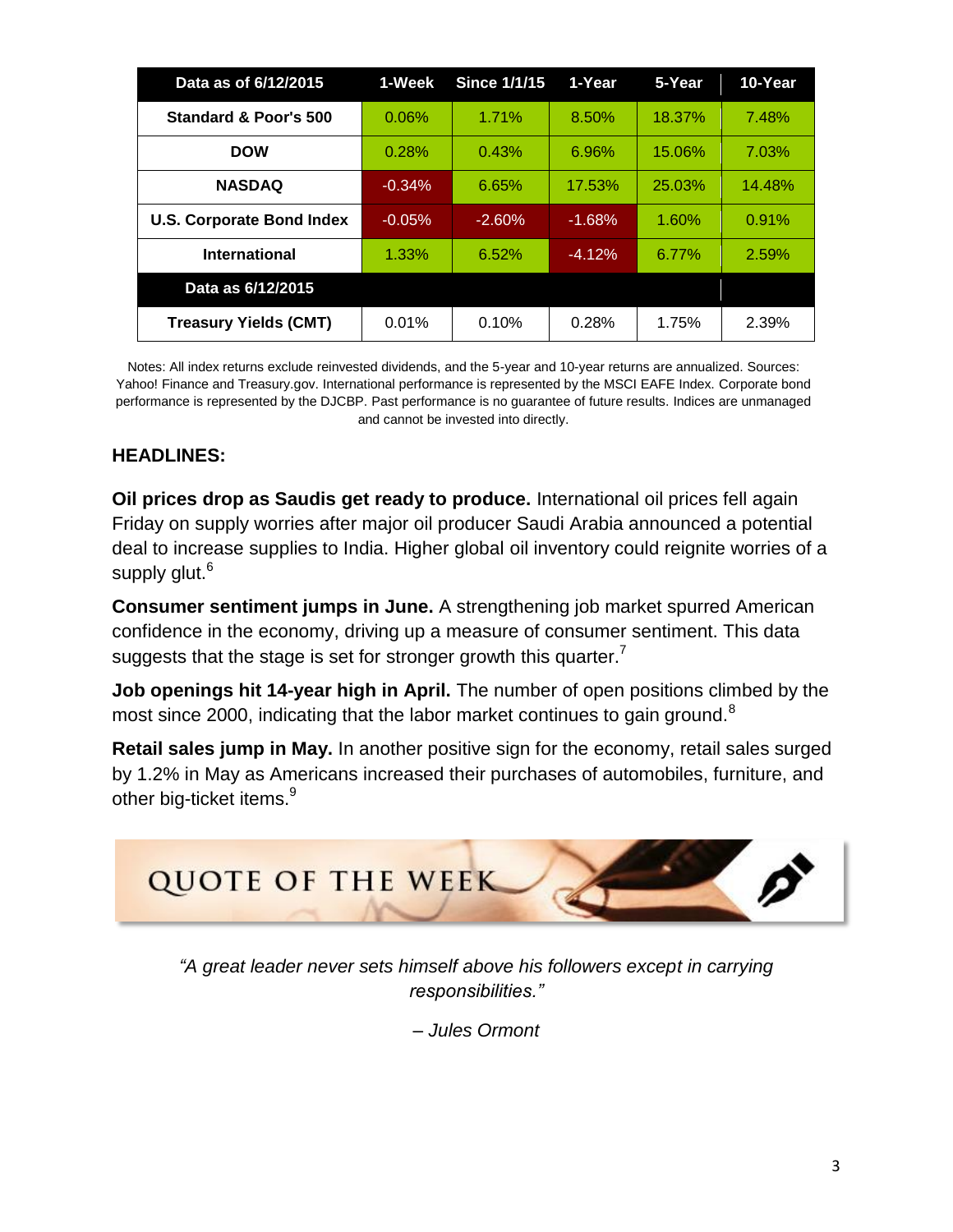

#### **Steak Fajitas**



*Bring this favorite restaurant dish home for an easy weeknight dinner.*

Serves 4

# **Ingredients:**

- 1 pound flank steak, thinly sliced against the grain
- 1 sweet onion, thinly sliced
- 2 red, orange, or yellow bell peppers, seeded and thinly sliced
- 1 jalapeno, seeded and thinly sliced (omit for a less spicy version)
- 1 teaspoon chili powder
- Juice from one fresh lime
- 1 teaspoon hot sauce
- Kosher salt
- 4 teaspoons olive oil
- 8 8-inch flour tortillas, warmed
- Fresh salsa (optional)
- Sour cream (optional)

# **Directions:**

- 1. Take a look at your flank steak and find the grain of the meat. Slice the steak against the grain to make this chewy cut more tender.
- 2. Combine the meat, peppers, onion, lime juice, and chili powder with one teaspoon of oil and a pinch of salt. Mix thoroughly to coat.
- 3. Heat a heavy skillet or grill pan over medium heat. Heat the remaining oil in the pan and turn the heat up to medium high.
- 4. Cook the fajita mixture in batches until the steak is cooked through and the vegetables are tender. Don't stir the pan too much to allow it to brown for more flavor.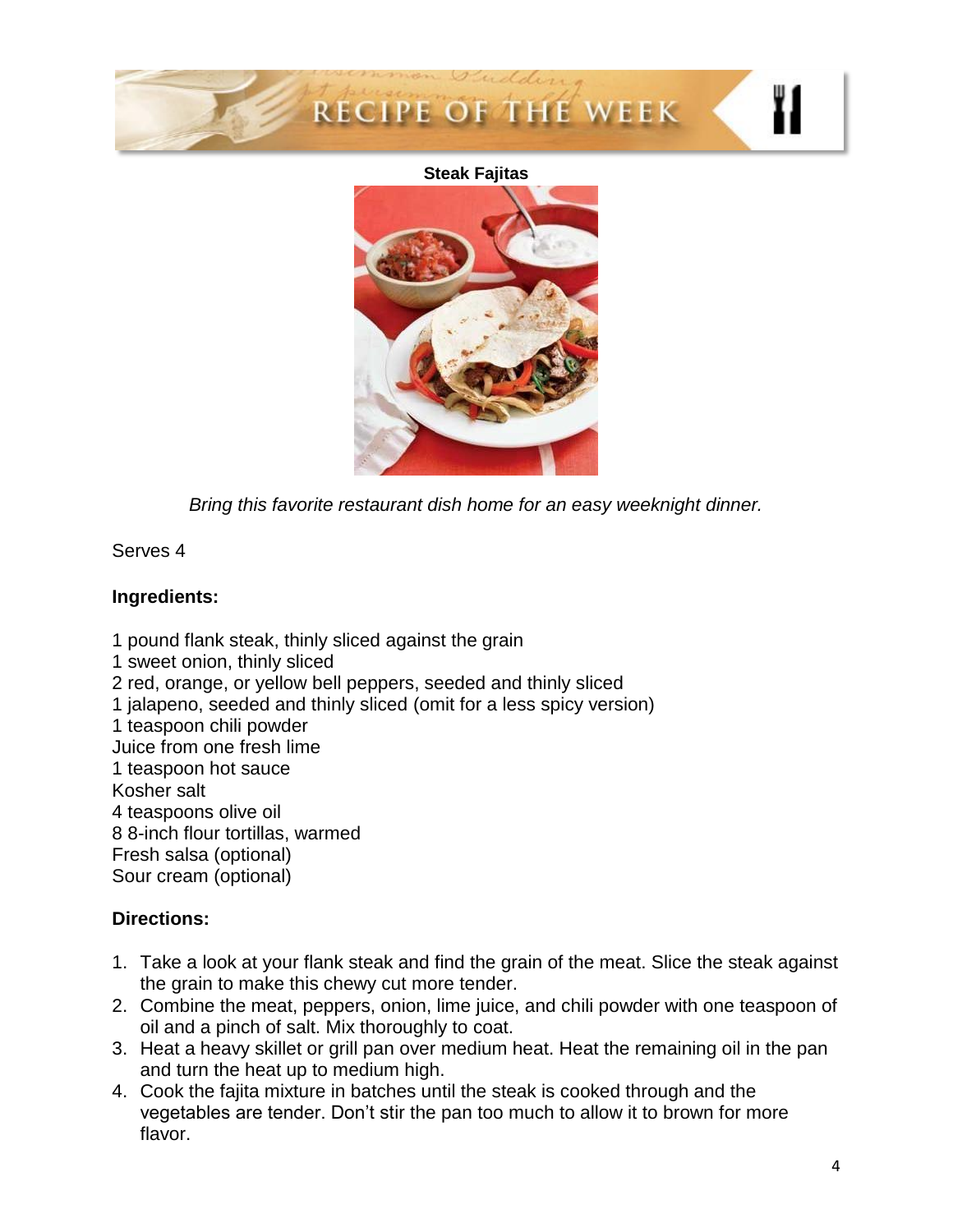5. Serve with the warmed tortillas, topped with salsa and sour cream.

Recipe adapted from Sara Quessenberry | RealSimple.com<sup>10</sup>



# **Avoid Summertime Scams**

Many people go away for vacation or make more frequent purchases, making summer a prime time for scammer and identity thieves. Here are some tips to help you avoid becoming a victim this summer:

- **If Identity theft:** If you're going away for vacation and leaving your house unoccupied, ask a trusted friend or neighbor to pick up your mail. Identity thieves often target mailboxes for sensitive information that they can use to steal your identity.
- **Tax scams:** Fraudsters may call you or send you an email claiming that you owe the IRS money. If you receive a suspicious call or email, even if your caller ID says it's from the IRS, do not respond or send money. Contact the IRS at 800- 829-1040 to verify any details.
- **Fake family distress:** If you receive an email or social media message from a family member asking for money, contact other relatives to be sure that the message is legitimate. Scammers who gain access to personal accounts may attempt to get money from friends and relatives in the user's list of contacts. Never send money by Western Union or prepaid debit card to an unknown source.

Tip courtesy of  $IRS.gov<sup>11</sup>$ 



# **Putt Using Your Core**

A lot of amateur golfers believe that their putt is controlled by their shoulders, hands, or arms. Instead, the best place to focus is in your core. An increasing number of tour golfers are moving to belly putters to fully engage their cores for a smooth putt. You can incorporate these skills in your game with a regular putter.

Start by tightening your core muscles and imagine that they are powering your putting stroke. Practice your strokes on the putting green with your core, which should give you a much more consistent, smooth putt like you see with professional golfers.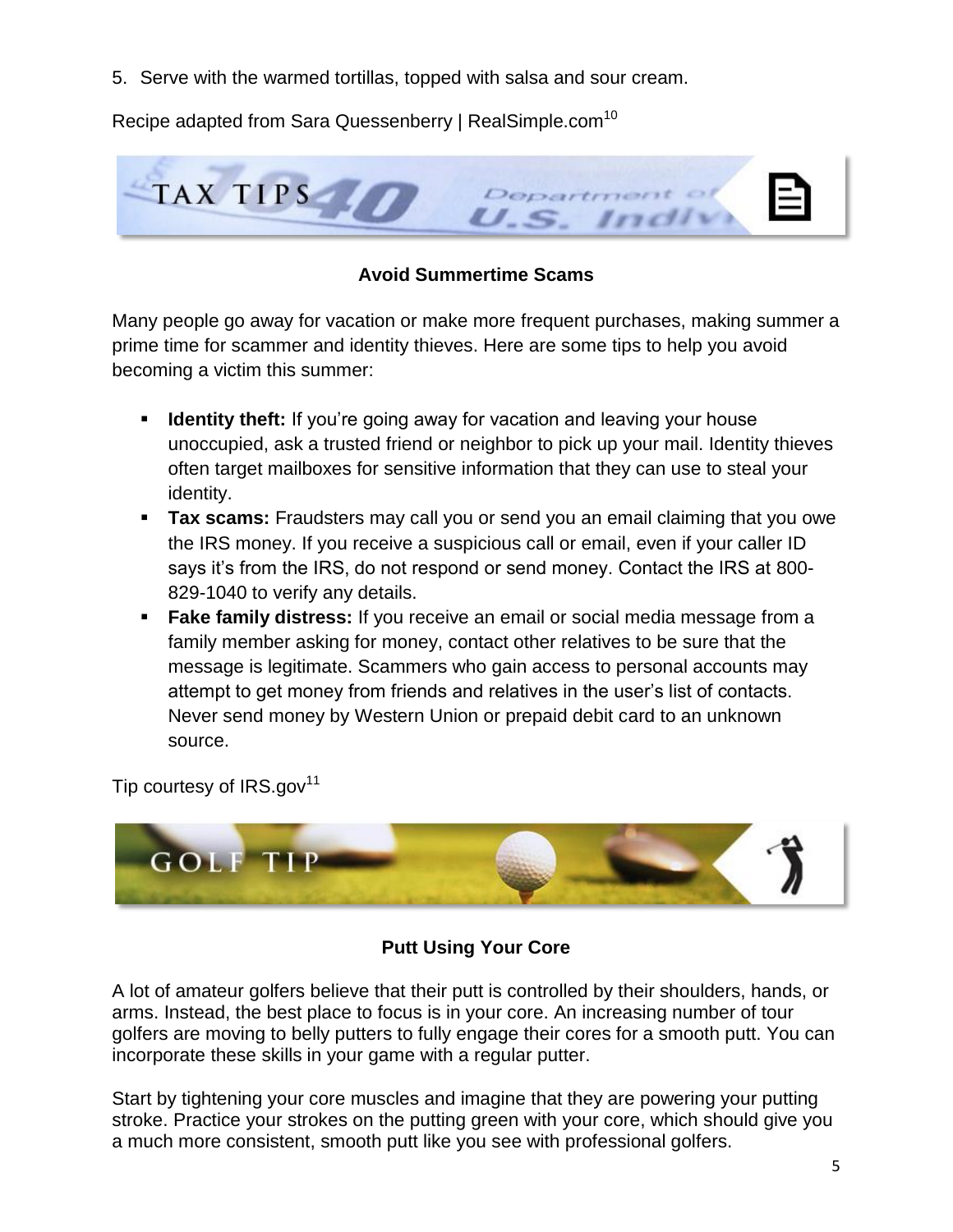

#### **Some Heartburn Drugs Linked To Higher Heart Attack Risks**

A recent Stanford study using advanced computer techniques to mine information from nearly 3 million patients found that those that used proton pump inhibitors (PPIs) had an increased risk of a heart attack. The higher risk was seen in patients of all ages, including those under age 45.

Researchers caution that the relationship is not yet well understood and should not give undue cause for alarm. However, if you are already at a higher risk of heart attacks and use PPI heart-burn drugs, it's a good idea to speak to your doctor about your personal situation.

Tip courtesy of AARP<sup>13</sup>



#### **Change Your TV Settings**

Many televisions come from the manufacturer with ultra-bright display settings to stand out in retail displays. However, bright picture settings may not be necessary for home use and can consume 10% to 20% more energy. Save electricity and money by going to your settings menu and adjusting the standard brightness to suit your environment.

Tip courtesy of Prevention<sup>14</sup>

#### *Share the Wealth of Knowledge!*

*Please share this market update with family, friends, or colleagues. We love being introduced!*

Securities, advisory services, and insurance products are offered through Investment Centers of America, Inc. (ICA), member FINRA, SIPC, a Registered Investment Advisor, and affiliated insurance agencies. ICA and iWealth are separate companies.

Investing involves risk including the potential loss of principal. No investment strategy can guarantee a profit or protect against loss in periods of declining values.

Diversification does not guarantee profit nor is it guaranteed to protect assets.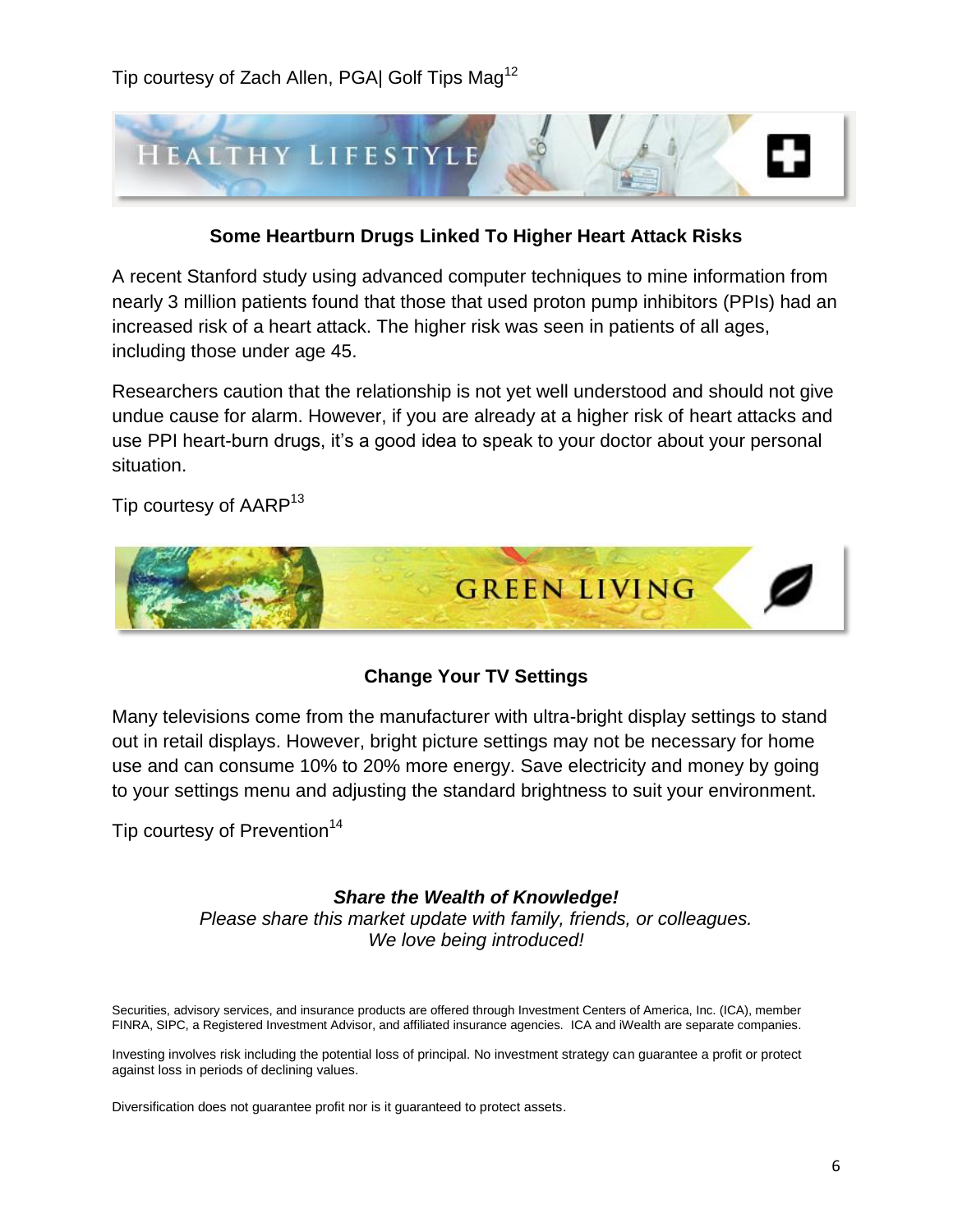The Standard & Poor's 500 (S&P 500) is an unmanaged group of securities considered to be representative of the stock market in general.

The Dow Jones Industrial Average is a price-weighted average of 30 significant stocks traded on the New York Stock Exchange and the NASDAQ. The DJIA was invented by Charles Dow back in 1896.

The Nasdaq Composite is an index of the common stocks and similar securities listed on the NASDAQ stock market and is considered a broad indicator of the performance of stocks of technology companies and growth companies.

The MSCI EAFE Index was created by Morgan Stanley Capital International (MSCI) that serves as a benchmark of the performance in major international equity markets as represented by 21 major MSCI indexes from Europe, Australia and Southeast Asia.

The Dow Jones Corporate Bond Index is a 96-bond index designed to represent the market performance, on a total-return basis, of investment-grade bonds issued by leading U.S. companies. Bonds are equally weighted by maturity cell, industry sector, and the overall index.

The S&P/Case-Shiller Home Price Indices are the leading measures of U.S. residential real estate prices, tracking changes in the value of residential real estate. The index is made up of measures of real estate prices in 20 cities and weighted to produce the index.

The 10-year Treasury Note represents debt owed by the United States Treasury to the public. Since the U.S. Government is seen as a risk-free borrower, investors use the 10-year Treasury Note as a benchmark for the long-term bond market.

Opinions expressed are subject to change without notice and are not intended as investment advice or to predict future performance.

Past performance does not guarantee future results.

You cannot invest directly in an index.

Consult your financial professional before making any investment decision.

Fixed income investments are subject to various risks including changes in interest rates, credit quality, inflation risk, market valuations, prepayments, corporate events, tax ramifications and other factors.

These are the views of Platinum Advisor Marketing Strategies, LLC, and not necessarily those of the named representative, Broker dealer or Investment Advisor, and should not be construed as investment advice. Neither the named representative nor the named Broker dealer or Investment Advisor gives tax or legal advice. All information is believed to be from reliable sources; however, we make no representation as to its completeness or accuracy. Please consult your financial advisor for further information.

By clicking on these links, you will leave our server, as they are located on another server. We have not independently verified the information available through this link. The link is provided to you as a matter of interest. Please click on the links below to leave and proceed to the selected site.

 $\overline{a}$ 

<sup>1</sup> <http://goo.gl/vn0EJm>

<sup>&</sup>lt;sup>2</sup> <http://www.economist.com/blogs/economist-explains/2015/06/economist-explains-5>

<sup>3</sup> <http://foreignpolicy.com/2015/06/12/why-greece-should-reject-the-latest-offer-from-its-creditors-germany-eurozone-debt/>

<sup>4</sup> <http://www.theguardian.com/business/2015/jun/14/greece-nearing-compromise-deal-on-eu-debts-says-alexis-tsipras>

<sup>5</sup> [http://www.foxbusiness.com/economy-policy/2015/06/12/week-ahead-fomc-meeting-and-housing](http://www.foxbusiness.com/economy-policy/2015/06/12/week-ahead-fomc-meeting-and-housing-data/?intcmp=bigtopmarketfeaturesside)[data/?intcmp=bigtopmarketfeaturesside](http://www.foxbusiness.com/economy-policy/2015/06/12/week-ahead-fomc-meeting-and-housing-data/?intcmp=bigtopmarketfeaturesside)

<sup>6</sup> <http://www.foxbusiness.com/markets/2015/06/12/oil-slips-with-saudis-ready-to-up-production/?intcmp=marketfeatures>

<sup>7</sup> <http://www.foxbusiness.com/economy-policy/2015/06/12/consumer-sentiment-jumps-more-than-expected-in-june/>